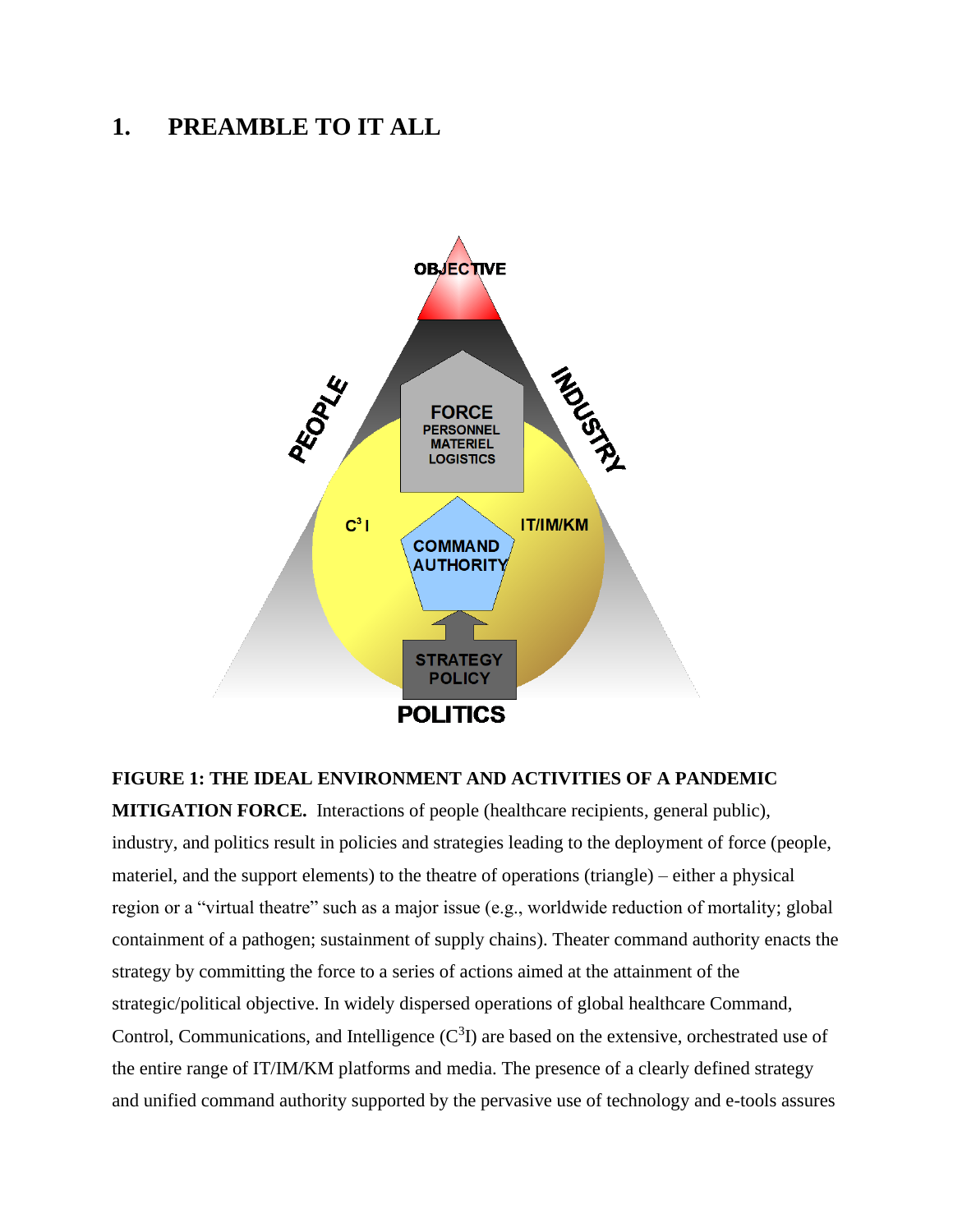coherence and unity of effort. In the real world, particularly during national, international, and multinational activities such as those created by COVID 19, clearly defined strategies are often missing. Unified command authority is either nonexistent, endowed with limited authority, or restricted to individual sectors of the overall effort. Problems are magnified by the lack of appropriate training in collaborative whole-of-government/international/multinational command and the employment of mission-inadequate or inappropriate ICT support technologies leading to chaos, discord among the actors, minimal ground effect, or even abandonment of the initiative.

## **2. "DON'T GET STUCK ON STUPID"** (LT. GEN. RUSS HONORÉ)

Arguably, short of an asteroid collision with Earth or the explosion of the supervolcano under Yellowstone National Park, no other disaster but a pandemic can have consequences that will affect humanity across the entire globe, impact practically every aspect of its activity, and have the potential to irrevocably alter the post-calamity course of human civilization. With the span of dangers posed by biodisasters and their near first- and higher-level consequences, the intensity of attention devoted to their prevention, mitigation, and sequelae does not surprise: the "bioterror or bio-error" bet struck between Rees and Pinker<sup>1</sup> is not the outward sign of wry amusement of two scientists confronting a figment of intellectual imagination, but the exponent of grave concern among scientific, medical, and public health communities about the cataclysmic impact that an uncontrollable bioevent is more than likely to have.

Like all other disasters, pandemics can be prevented through unceasing national and international surveillance, rapid and truthful exchange of information among all involved authorities, and rapid marshaling of all relevant resources needed to identify and isolate suspicious event foci before the disease has a chance to transform into an epidemic. Two elements have fundamental importance in the implementation and operational execution of these functions: preparedness and readiness.

<sup>1</sup> Rees, M. (2021, June 16). Martin Rees and Steven Pinker: Wagering on catastrophe. *The New Statesman*. "Four years ago these two eminent scientists bet on the likelihood of a man-made global biological disaster. Is it time to decide a winner?" Available at https://www.newstatesman.com/politics/uk-politics/2021/06/martin-rees-andsteven-pinker-wagering-catastrophe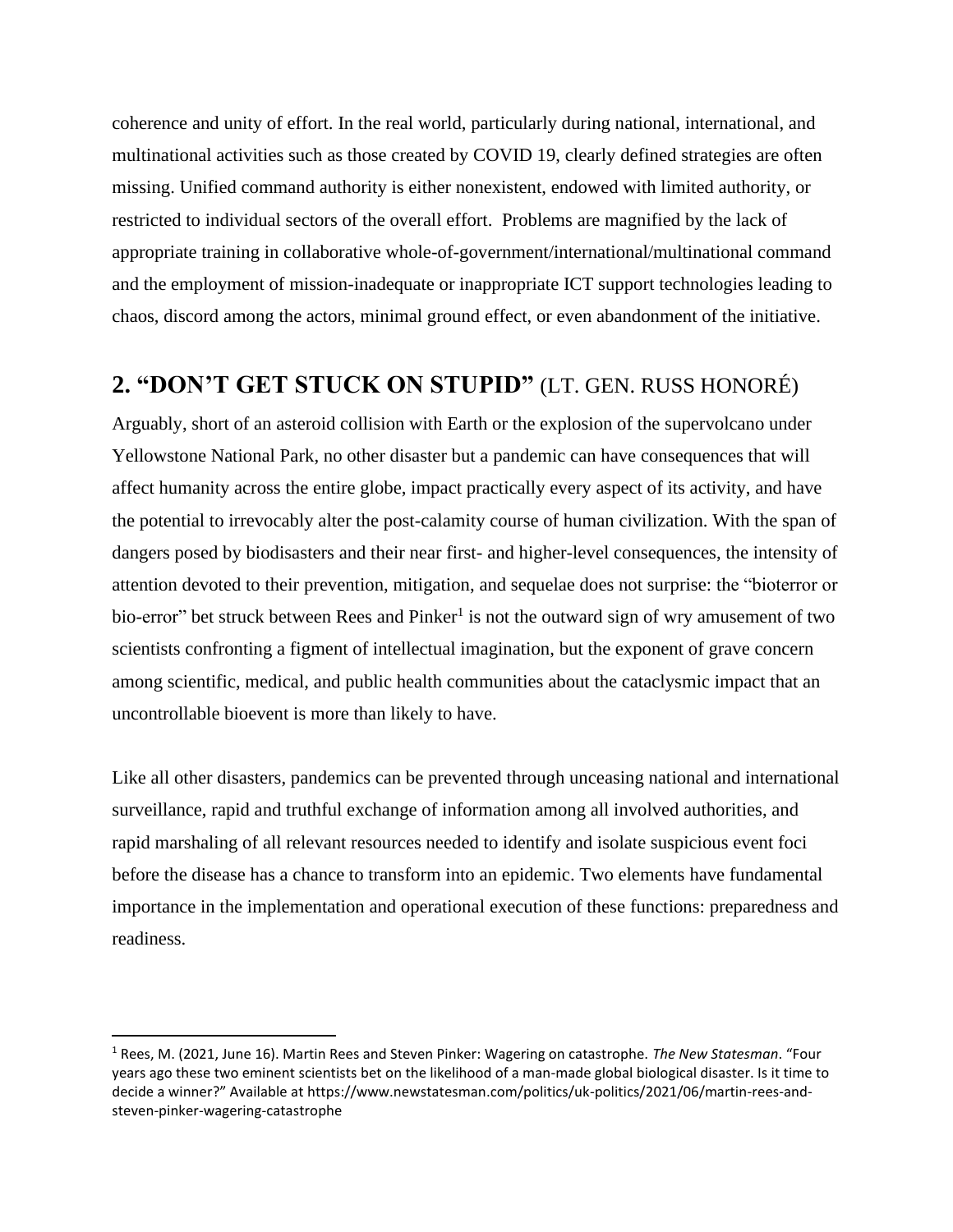Preparedness (von Lubitz & Wickramasinghe, 2006<sup>2</sup>; von Lubitz, Patricelli, & Beakley, 2008<sup>3</sup>) is nothing else but a clear understanding of the who/what/where/when/and how established *prior*  to the targeted event. All response constituents are anticipatory, hopefully well understood, in an easily identifiable and accessible place, and are continuously improved to accommodate new methods and techniques assuring maximum efficiency of counteraction once a critical (bio)event is detected. The process of preparedness is fractal in nature, and the entire system of developing pandemic preparedness is typical of procedures utilized by fractal organizations: the same process is continuously repeated at all levels cumulatively resulting in both enhancement of the efficacy and quality of the organizational output. In practical terms, fractal operations translate into pan-organizational adaptation and practice of Boyd's OODA Loop (Observe-Orient-Determine-Act)<sup>4</sup> whose consecutive revolutions maximize the overall output. Preparedness is therefore not a static element and the commonly heard statement that "we are prepared" is, equally commonly, nothing but wishful thinking. Preparedness plans once developed rest peacefully in colorful binders collecting dust on the shelves of organizations that are expected to implement them whenever the need arises. And when it does, we are short of everything and hear the usual mantra of "this time we were not prepared but the next time…." And when the next time arrives, the apocryphal statement of the most decorated French soldier, General Bigeard<sup>5</sup> becomes starkly pertinent: "In 1914 we were not prepared. In 1940 we were fully prepared. For 1914." And thus, quite inevitably, one calamity is bound to follow the other. Since the worldwide Spanish flu in 1918-1920 that killed millions and rocked a world that had just been decimated by the first world war, scientists, epidemiologists, and public health experts have been waiting for the "coming plague" – the elegant term coined by Laurie Garrett in her Pulitzer Prize-winning book<sup>6</sup>.

<sup>&</sup>lt;sup>2</sup> von Lubitz, D. & Wickramasinghe, N. (2006). Dynamic leadership in unstable and unpredictable environments. *International Journal of Management and Enterprise Development, 3 (*4), 339 – 350.

<sup>&</sup>lt;sup>3</sup> von Lubitz, D. K., Beakley, J. E., & Patricelli, F. (2008). 'All hazards approach' to disaster management: the role of information and knowledge management, Boyd's OODA Loop, and network-centricity. *Disasters, 32*(4), 561–585. https://doi.org/10.1111/j.1467-7717.2008.01055.x

<sup>4</sup> Richards, C. (2004). *Certain to Win: The Strategy of John Boyd Applied to Business*. Xlibris: St. Paul (MN). <sup>5</sup>Wikipedia: Marcel Bigeard (2021). See https://en.wikipedia.org/wiki/Marcel\_Bigeard

<sup>6</sup> Garrett, L. (1994). *The Coming Plague: Newly Emerging Diseases in a World Out of Balance*. Farrar Straus & Giroux: New York.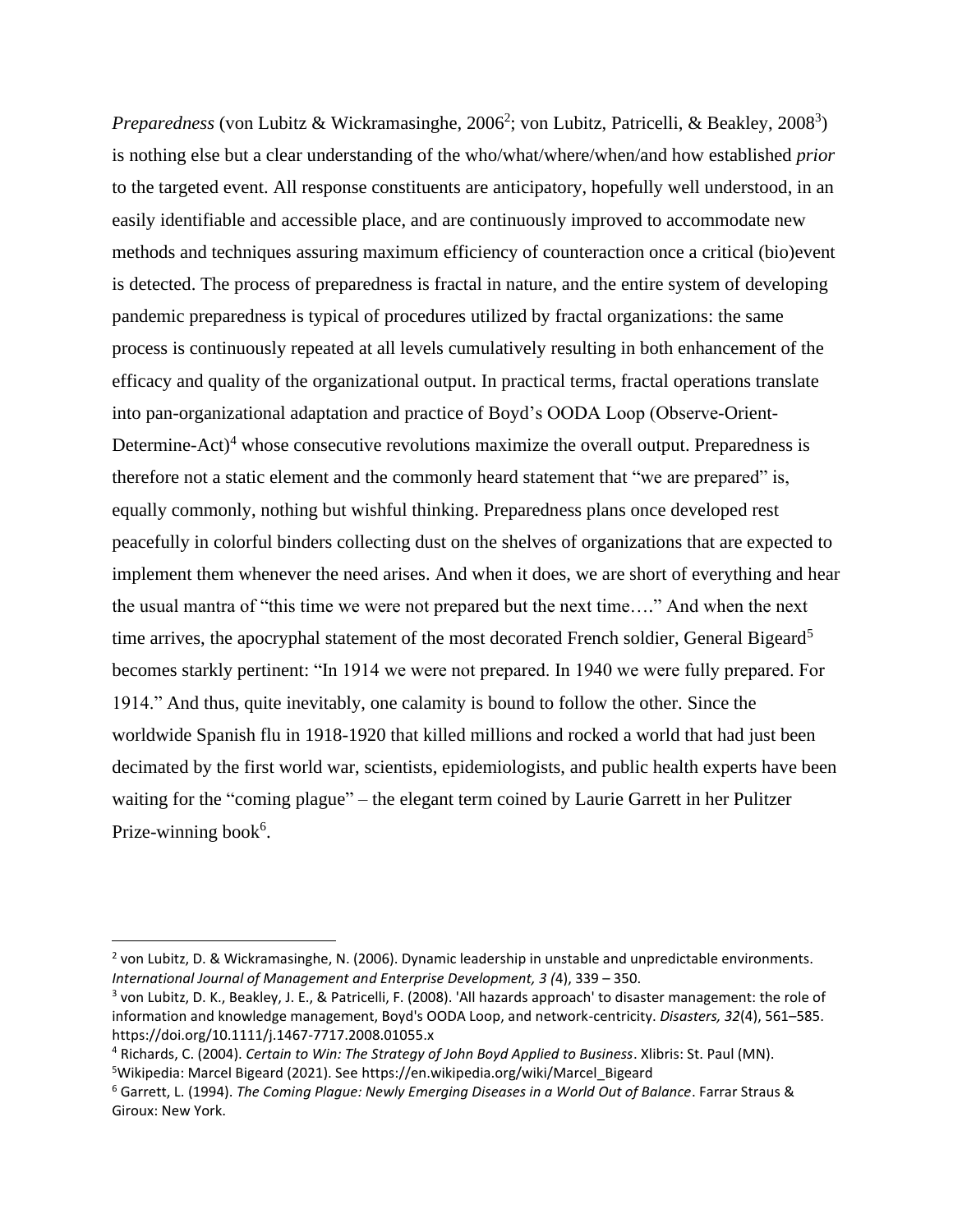Several warnings, such as the influenza of 1957, HIV/AIDS, SARS, MERS, H1N1, and Ebola shook the world badly, but, euphemistically, "we dodged the bullet." But "dodging" is the combination of sheer luck and the doggedly determined and extremely gallant effort of all those who, often in desperate circumstances and at the risk to their own lives, fought to contain the spread and quell the lethal danger. The "frontline soldiers" uniformly fought bravely; the "generals" failed miserably too often. Time and time again the truth articulated in the eighteenth century by Field Marshal Maurice de Saxe that generals, when coming to the front, do what they know instead of knowing what they should be doing was (and is) glaringly evident. In part, the failures related to the near-complete lack of *readiness* among those in strategic and operational command who were expected to implement preparedness plans and direct their execution. Readiness is thus NOT the ability to execute pre-planned actions but the ability to respond to the threat by containing it by any and all means at the immediate disposal of those facing that threat, without waiting for approvals, directives, authorizations, and/or agreements<sup>7</sup>. The concept of readiness is embodied in the motto of the U.S. Marines, "adopt, improvise, overcome." In his poignantly painful book "*Doom: The Politics of Catastrophe*", Niall Ferguson<sup>8</sup> identified the principal sources of failure in responding to any major disaster:

- Failure to learn from history
- Failure of imagination
- Tendency to "fight the last war"
- Underestimation of the threat
- Belief the threat would never come and subsequent procrastination

COVID-19 introduced new elements or revealed pre-existing fault-lines:

- The politicization of the initial response
- A search for scapegoats
- Indecisive national and international authorities failing to *lead* the response
- A sensation-seeking media

<sup>&</sup>lt;sup>7</sup> von Lubitz, D. & Wickramasinghe, N. (2006). Dynamic leadership in unstable and unpredictable environments. International Journal of Management and Enterprise Development, 3 (4), 339 – 350.

<sup>8</sup> Ferguson, N. (2021). *Doom: The Politics of Catastrophe*. Penguin Press: New York.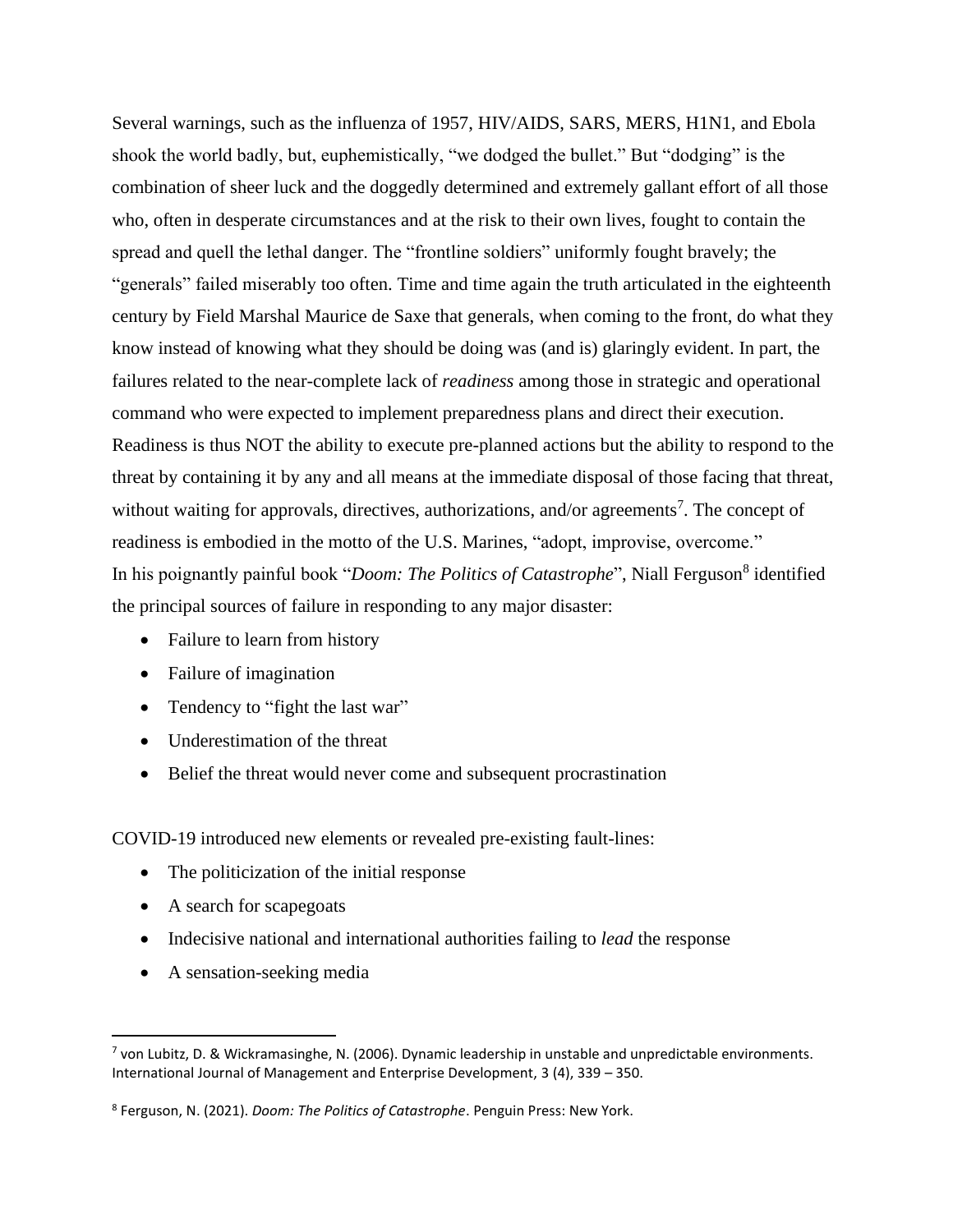- Misleading information disseminated through social networks and purposeful spread of misinformation/disinformation
- Inadequately educated population
- Re-emergence of national/international disparities in healthcare access and operations

Pandemics are exceedingly complex, multilayered, and multifaceted events that historically have been viewed by many as nothing but large-scale infectious disease crises and thus the exclusive domain of scientific and clinical medicine and public health. It is a relatively recent realization that the rapidly growing invasion of natural habitats through excessive deforestation, urbanization, and industrialization has thrown animals and humans together into new conjunctions and configurations that are conducive to the emergence and unprecedentedly rapid spread of highly infectious zoonotic diseases. With up to 70% of emerging infectious diseases having an animal origin, the One Health concept aimed at a better understanding of the interactions between humans, animals, and the environment, in general, was born.

The COVID-19 pandemic turned out to be a brutal test revealing all weaknesses of the preceding thinking and planning. Was then the reason for the COVID-19 calamity, not the virus itself but "The Nature of Pandemics" – i.e., everything that accompanies a major pandemic, everything either barely recognized or not recognized at all? Everything that hitherto has been known and accepted as the inherent companions of every non-bio disaster and its aftermath but, due to the seemingly "unique" nature of a pandemic, hardly ever associated with it?

Increasingly, the utilization of advanced technologies plays a very significant role in interactions within the pandemic environment. Modern information technology was (and is) responsible for much of the infodemic that "contaminated" the COVID-19 pandemic. However, visualization technology can be also instrumental in the very advanced training of individuals in pandemic preparedness/readiness stretching from an ICU bay to international level command and control of counter-pandemic interventions. The combination of advanced technology and new forms of training and subsequent practice of transdisciplinary and transboundary decision making is based on Teams of Leaders (ToL) and OODA Loop concepts. Such training, particularly at the senior executive command levels, is essential as the foundation for the management of critical events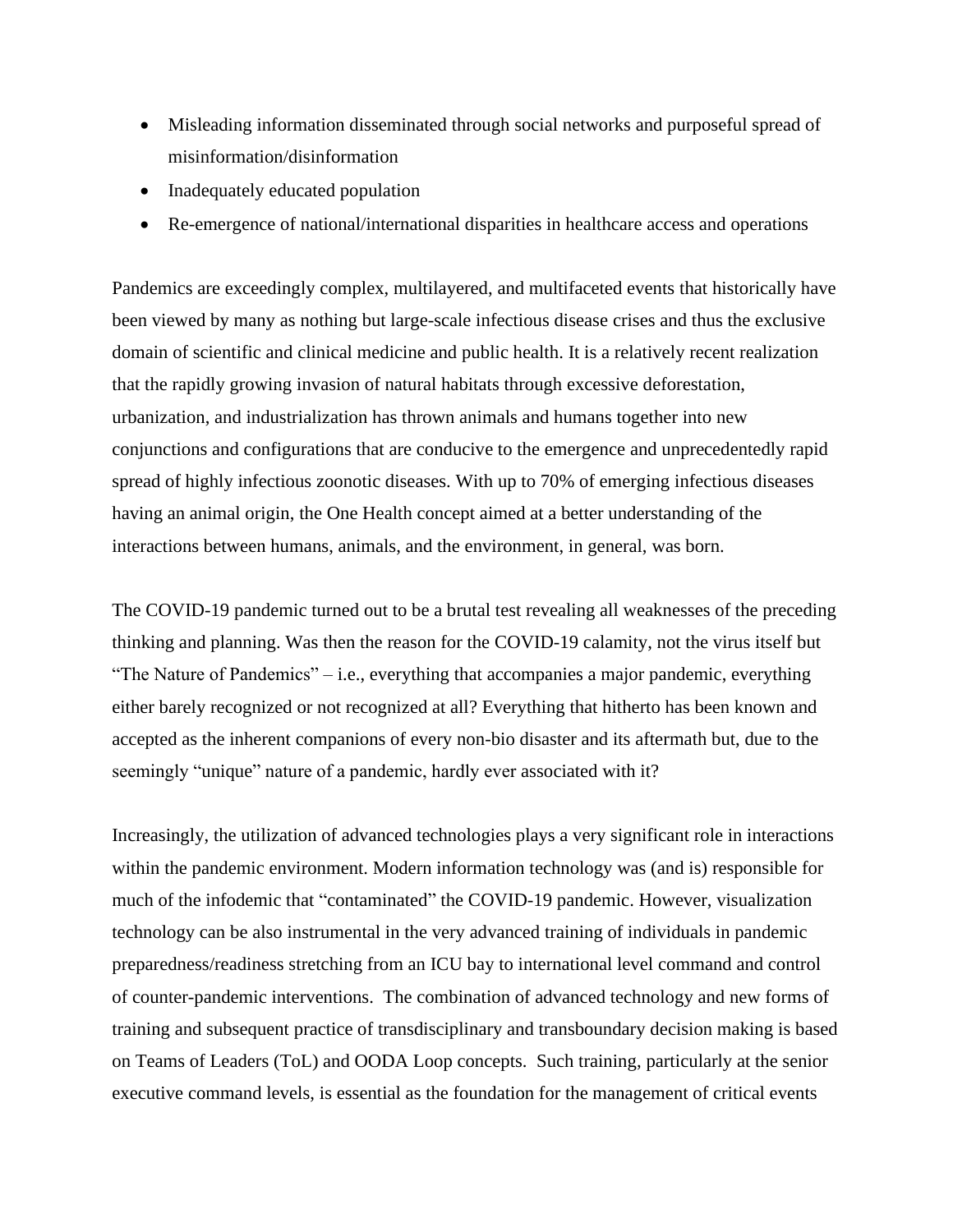characterized by a high degree of geographical extent, the number of disparate organizations involved, uncertainty, and the speed of spread and lethality. It also promotes employment at full utilization of networkcentric methodologies hitherto almost studiously bypassed in pandemic management. With the development of electronic health records across North America and Europe - and now most of the world - data acquisition and management and understanding of what is being encountered within a facility, a city, county, region, country, and globally, can be captured, and the analysis can be facilitated then disseminated within mitigation networks as never before, enhancing the effect of ToL and OODA Loop-based operations.

COVID 19 was the first event that stressed the intersection of multiple disciplines and agencies needed to recognize, understand, and control a biodisaster. It also brutally revealed the incompetence and indecisiveness of the authorities upon which the success of anti-pandemic operations depended, showing the painful ignorance of basic issues of biology, healthcare, and public health among political leaders whose misguided or utterly misinformed actions and postulates led to the explosion of conspiracy theories. Ultimately, the pandemic-related showed a terrifying truth: we are NOT ready, we are NOT prepared, and our collective behaviour in face of a pandemic is akin to what a Russian political leader described as that of a monkey playing with a hand grenade.

The intent of the response to the Challenge is to provide a globally distributed AR/VR training environment based on network-centric principles, and the combined Teams of Leaders (ToL) and OODA Loop principles. Participation in the described training will eliminate cognitive deficiencies in the development of readiness skills and capacity for unfettered response to emerging biocrises.

## **3. CONCEPTUAL FOUNDATIONS: ToL and OODA Loop**

In similarity to all other catastrophes and disasters, bioevents follow a relatively constant pattern, each with its own characteristics and each with specific requirements for mitigation and containment.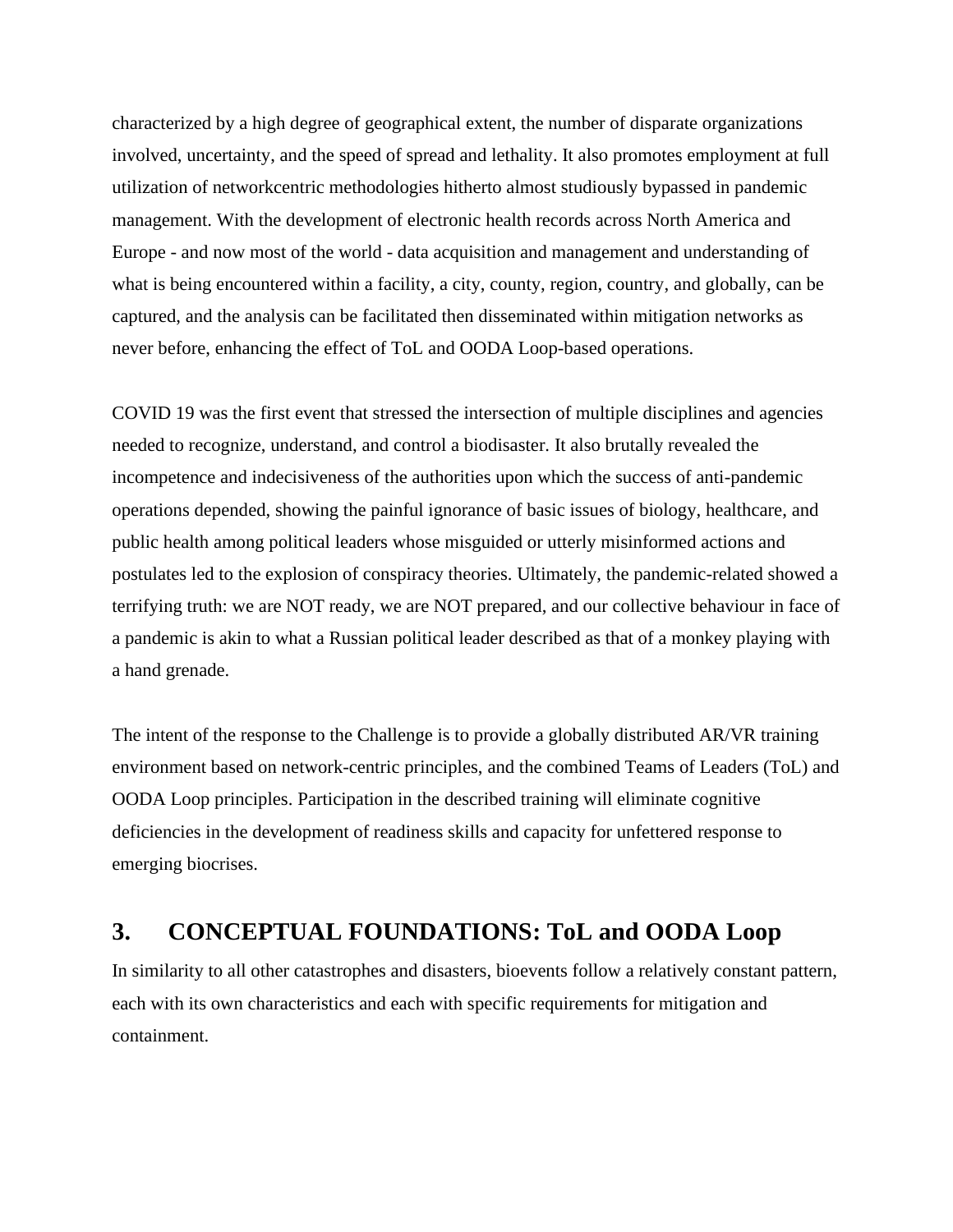

**FIGURE 2: STAGES OF CRISIS DEVELOPMENT.** During the prodromic stage, e.g., seemingly inconsequential observations of changes in the normal characteristic of the biotope, begin to intensify until the watershed stage is reached, and full-blown crisis results. Ultimately, the intensity abates, consequence management becomes increasingly effective, first slowly then very rapidly, until the trailing stage is reached. Each stage requires different skills, methods, and approaches. Most personnel at the executive levels are experts within their own fields, but in transboundary environments (such as pandemics) are incapable of generating a broad concept of operations, forgetting that pandemics are only partially purely biological/medical events. In reality, they involve practically every aspect of human activity and demand a very broad expertise of many individuals, agencies, and even nations. Severe friction is an unavoidable companion in such situations, yet extremely few executive commanders are trained in the art of collaborative command and leadership in such environments.

The Teams of Leaders (ToL) collaboration training philosophy is the product of a US Army effort to incorporate former Warsaw Pact countries into the formal structure of the European Union and NATO. For the first time, a practical concept emerged that intimately bound technology and people and multiplied the power of both by maximally utilizing the fused capacity of each. The foundations of ToL consist of Information Management (IM), Knowledge Management (KM), and high performing team building. The unprecedented power of ToL results from the collaboratively functional combination of these three hitherto separate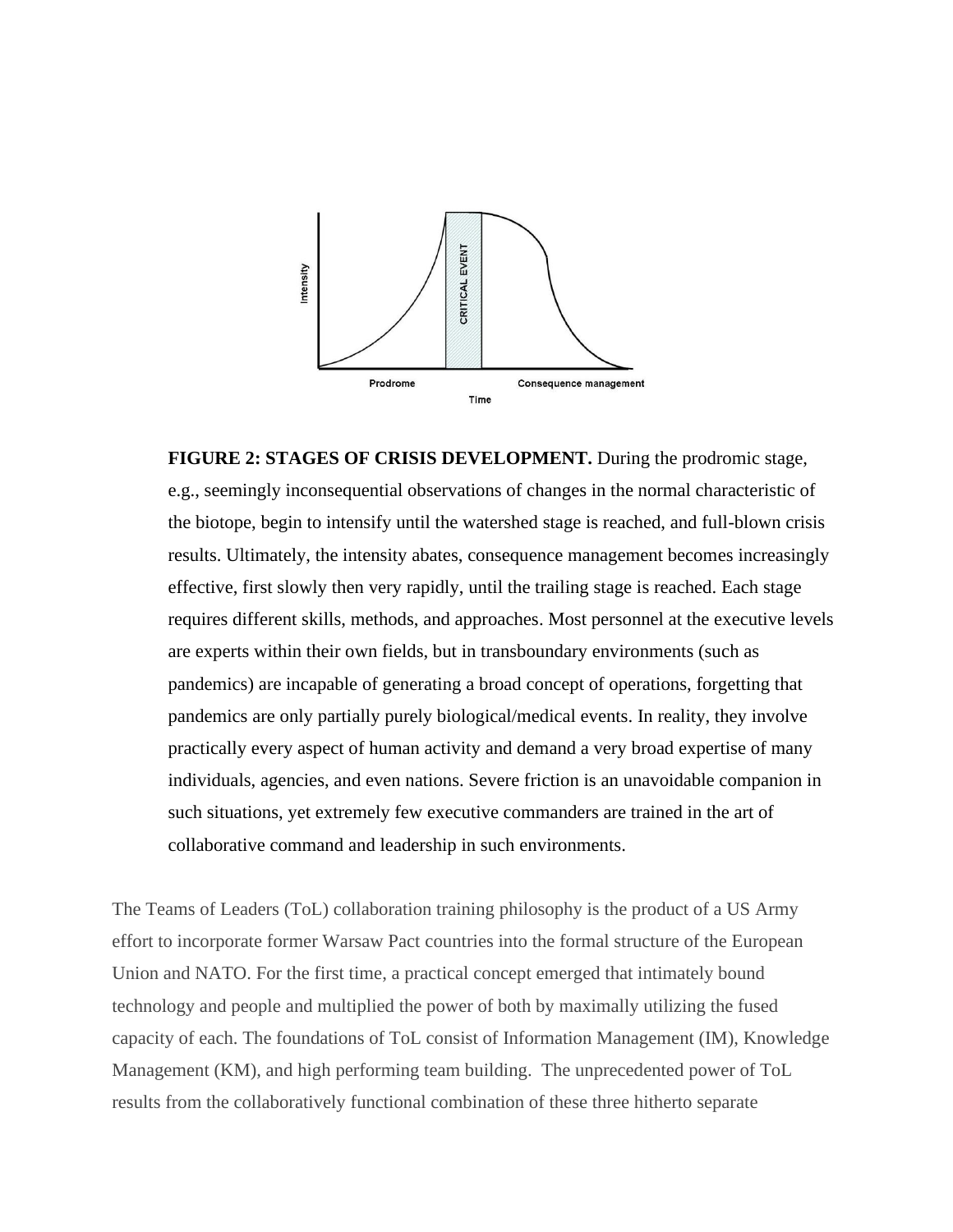disciplines that permits/stimulates development of transboundary shared skills, knowledge, and attitudes (SKAs) both horizontally - across disciplines, organizations, functions**,** and cultures, and vertically – throughout organizational hierarchies and even national bureaucracies.

Shared trust and confidence are the natural consequence of the process whose principal social outcome is the generation of High Performing Leader Teams (HPLTs). Transboundary interaction and collaboration among the latter across formal structures of organizations, function**s,** levels, and cultures fosters the most fundamental aspect of any collaborative effort – the condition and state of *actionable understanding.*

Implementation of the ToL concept has been shown to engender Mission Command attitudes, i.e., increased mission-focused collaboration, mission understanding, enhanced mission focus, and reduction of inter-organizational friction and bureaucratic parochialism. Invariably, the overall outcome is a prominent reduction of output variability, maximized utility of effort, and operational focus centered on strategic rather than subordinate goals.

Extensive use of web-based IT/IM/KM, social networking technologies, video conferencing, VR, etc., facilitates all processes taking place within the ToL-focused environment. "Time = Zero; Distance = Zero" is one of the cardinal attributes of ToL-based operations: all collaborative exchanges are multidimensional and simultaneously executed horizontally (peer-to-peer), vertically (down-up and up-down within hierarchies), regardless of time, and independently of space. They become temporally confluent, all-inclusive, and self-expanding through viral social spread.

While the ToL concept offers several cardinal advantages over other methodologies, its principal attribute is to serve as the most effective High Performing Leader Team builder; to foster transboundary HPLT collaboration; and to create the universe of cooperating Teams of Leaders unified by shared, mission-oriented actionable understanding. The latter is critical for the development of effective crisis and disaster preparedness *at all levels.* During operations, ToLbased practices allow near-immediate generation of task-oriented "action swarms" and taskfocused implementation of "just-in-time" solutions. Finally, ToL serves as a force multiplier in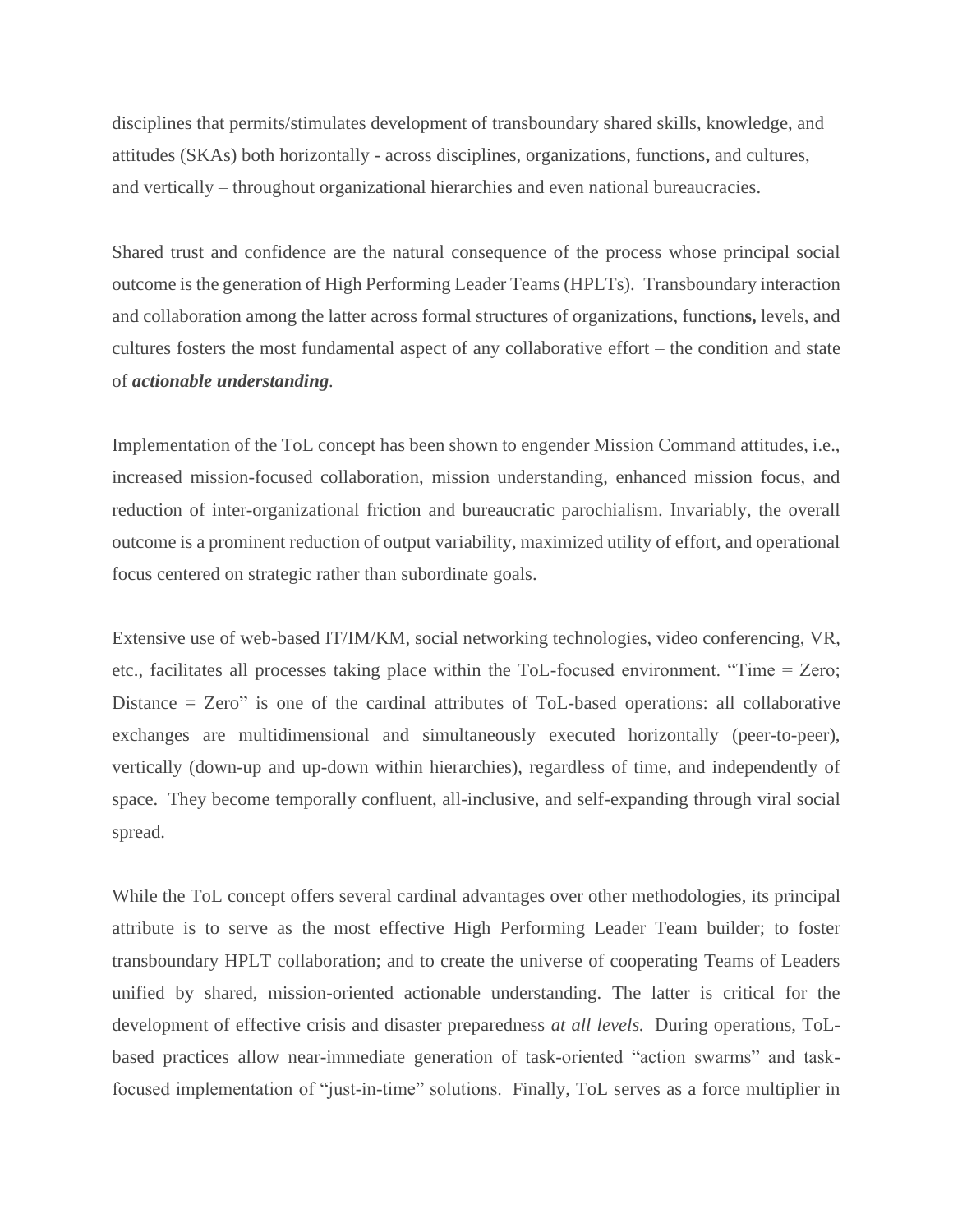the development of organizational, multi-organizational, and community resilience. Thus, in contrast to traditional emergency response organizations, ToL-based entities are always both anticipating and making sense of the chaotic environment: ToL-based units on the ground collaborate across former boundaries rather than fight for resources and operational influence. While ToL does not impose order upon chaos, it reduces chaos by developing means of its containment (and even elimination) based on ToL-contingent presence and operational implementation of actionable understanding.

Applicable to all circumstances, the OODA Loop (also known as Boyd's Loop) provides the essential framework for knowledge-based, multidimensional critical thinking, and rapid decisionmaking in complex, rapidly, and unpredictably changing environments. To operate successfully in such environments demands real-time decisions and precise, focused actions, whose execution determines both the operational tempo and direction (future) of the entire operating environment. Hence, the quality of decisions on which the subsequent activity is based has paramount importance.



**FIGURE 3: THE OODA LOOP:** Four stages of the OODA Loop with their inputs, outputs and interdependencies.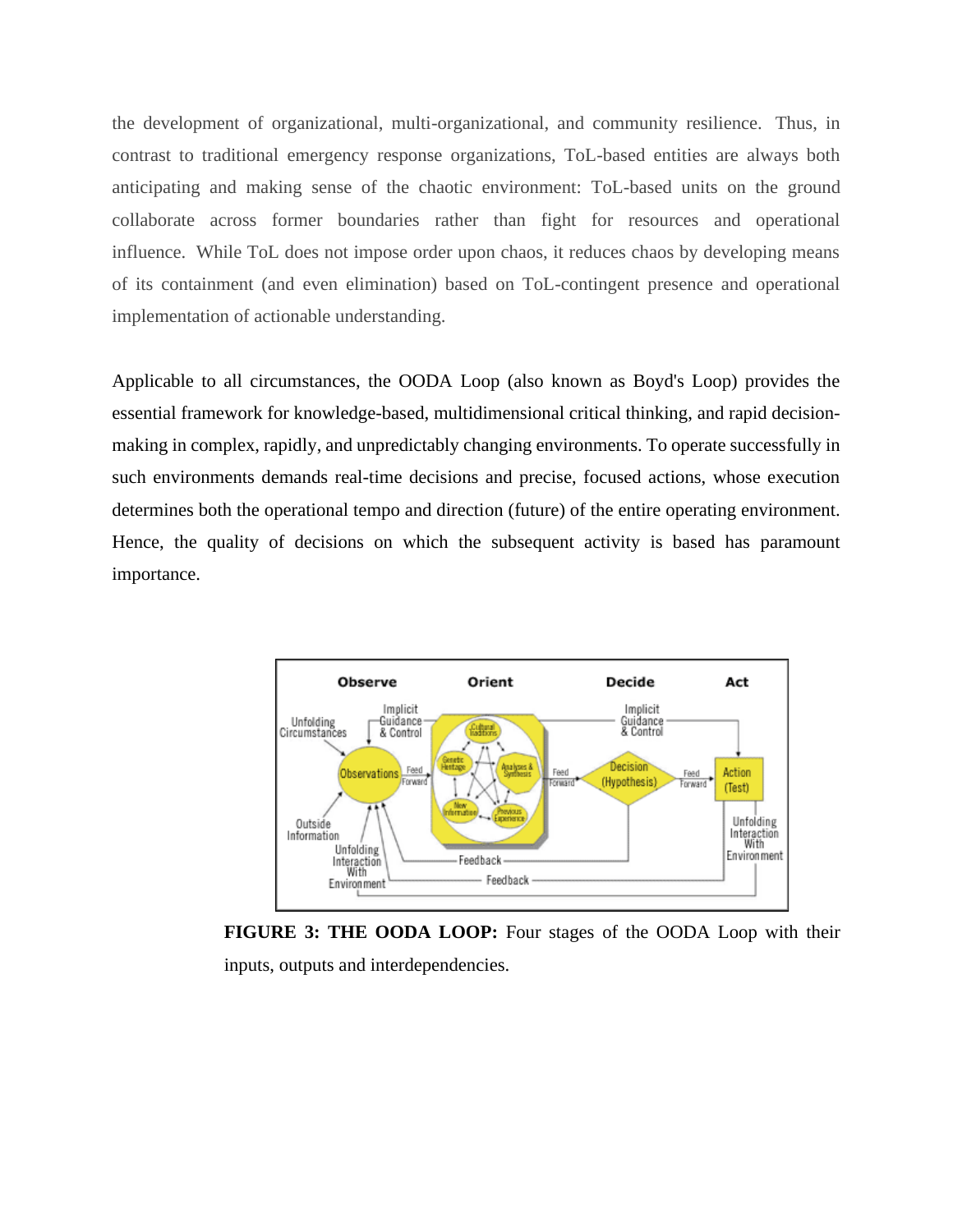The concept of the OODA Loop is based on a cycle of four consecutive stages of Observation, Orientation, Decision, and Action and its prominent applications dominate:

- Rapid development of situation awareness
- Accelerated development of competitive advantage
- Decision-making processes among collaborating teams
- Activities performed in novel and/or unstable environments
- Implementation and monitoring of change and
- In activities performed in hostile/acutely competitive settings.

The global environment of politics, business, healthcare, and social interactions demands an increasing level of swiftness and agility in addressing complex problems that often arise without warning and may rapidly transform from local issues into international or even global dilemmas. By necessity, solutions to such problems must be transboundary, rapid, and contain a high degree of flexibility to accommodate the vagaries of the ever-changing mosaic of the environment in which they are to be implemented. The impact of these solutions must be monitored closely, and the "ground effect" adjusted without delay. What is needed, then, is a simple, effective, collaborative approach based on two principal elements: action based on actionable understanding combined with agility of action where the latter must be based on instantaneous situation awareness and be commensurate with both current and future demands of the unfolding circumstances in which all activities are performed. The combination of ToL and OODA concepts enhances not only collaboration among teams working in complex environments but also develops a heightened ability to:

- Identify critical core issues
- Form teams capable of addressing those issues
- Communicate effectively and clearly among collaborating teams
- Respond to sudden and unforeseen changes in the operating environment
- Incorporate then transform change into a steady-state operating environment
- Act based on process rather than concept learning
- Develop trust and confidence among all participating actors
- Develop and practice operational readiness, i.e., decisive action rather than fallback on pre-existing plans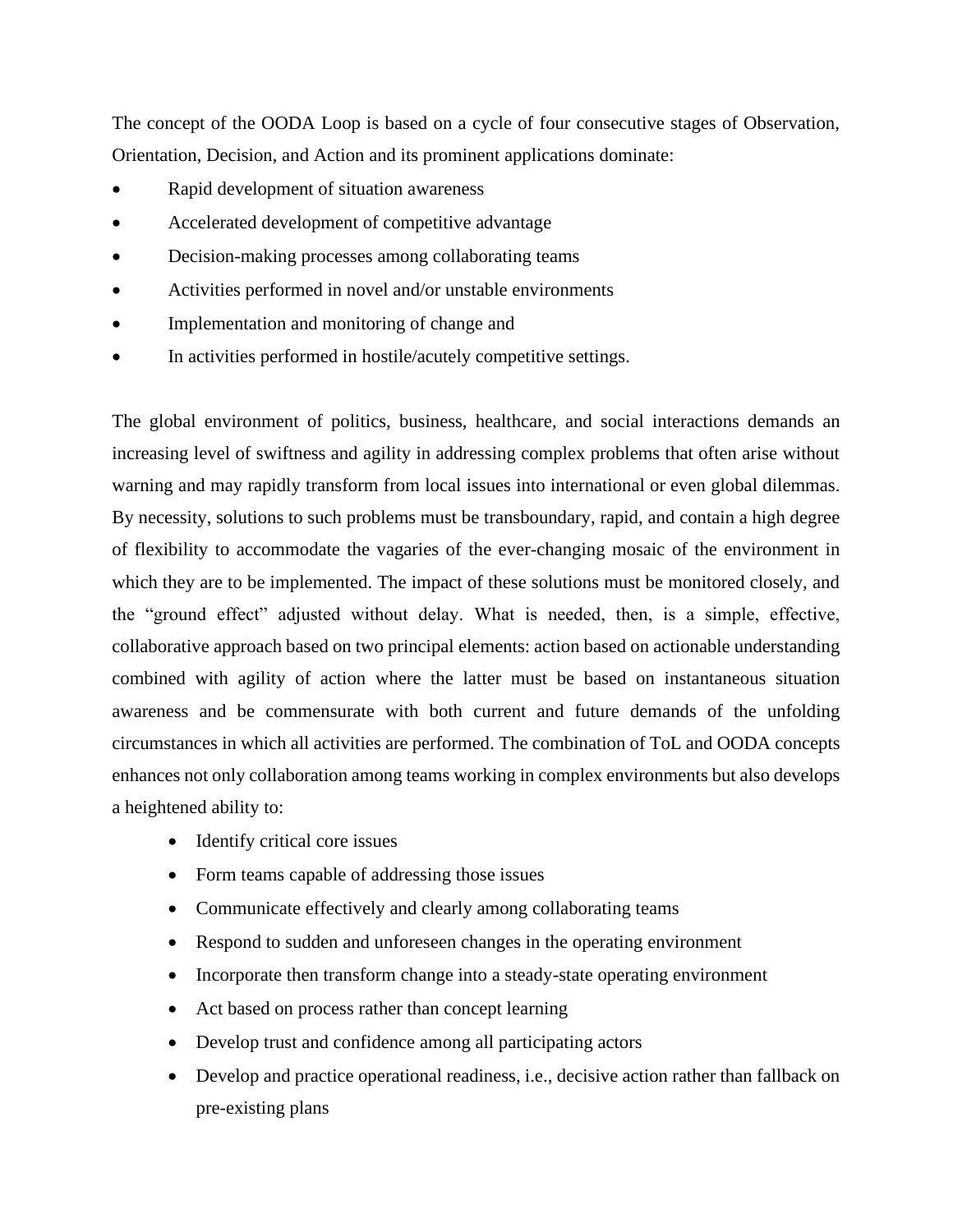• Build and use actionable understanding as the foundation of all collaboration

The ToL concept is built on – developing people: the skills, knowledge, and attitudes for High Performing Leader Teams; the application of Information Management tools to connect and collaborate; and deliberate Knowledge Management processes required to improve the way we organize and share information, operate and decide. The OODA concept focuses, on the other hand, on how the ToL methodology is applied to actions in the "swift and severe world" (Bruce Piasecki, personal communication) fitting it into a cycle of sequential steps that facilitate rapid development of situational awareness, enhance sensitivity to indicators of the forthcoming changes in the operating environment, and promote the near-instantaneous adjustment of action in response to sudden operational shifts and upheavals.

## **4. NETWORKCENTRIC VR/AVR TRAINING PLATFORM**

#### **a. Virtual Reality (VR)**

In VR, headsets immerse users in a 3-D computer-generated environment where spatial data, such as the data that produces a rendering of a building or a house, become more real and more actionable. While VR is often associated with gaming and entertainment, VR applications for business are expanding strongly, they are used in various sectors including health care.

#### **b. Augmented VR (A/VR) the Mojo Lens**

Devices or wearables provide information tailored to the context and space in which a user works. The information appears as visual or audio supplements that help an operator, technician, or surgeon more efficiently undertake a task. For example, the Mojo Lens, a smart contact lens with a built-in display, is a potent facilitator of AR operations. It provides on-demand information inputs without interrupting the user's focus and expands the perception of the physical world by adding layers of digital information on top of it. The current display can squeeze 70,000 pixels into a space smaller than half a millimeter across, making it the smallest and densest dynamic display ever made.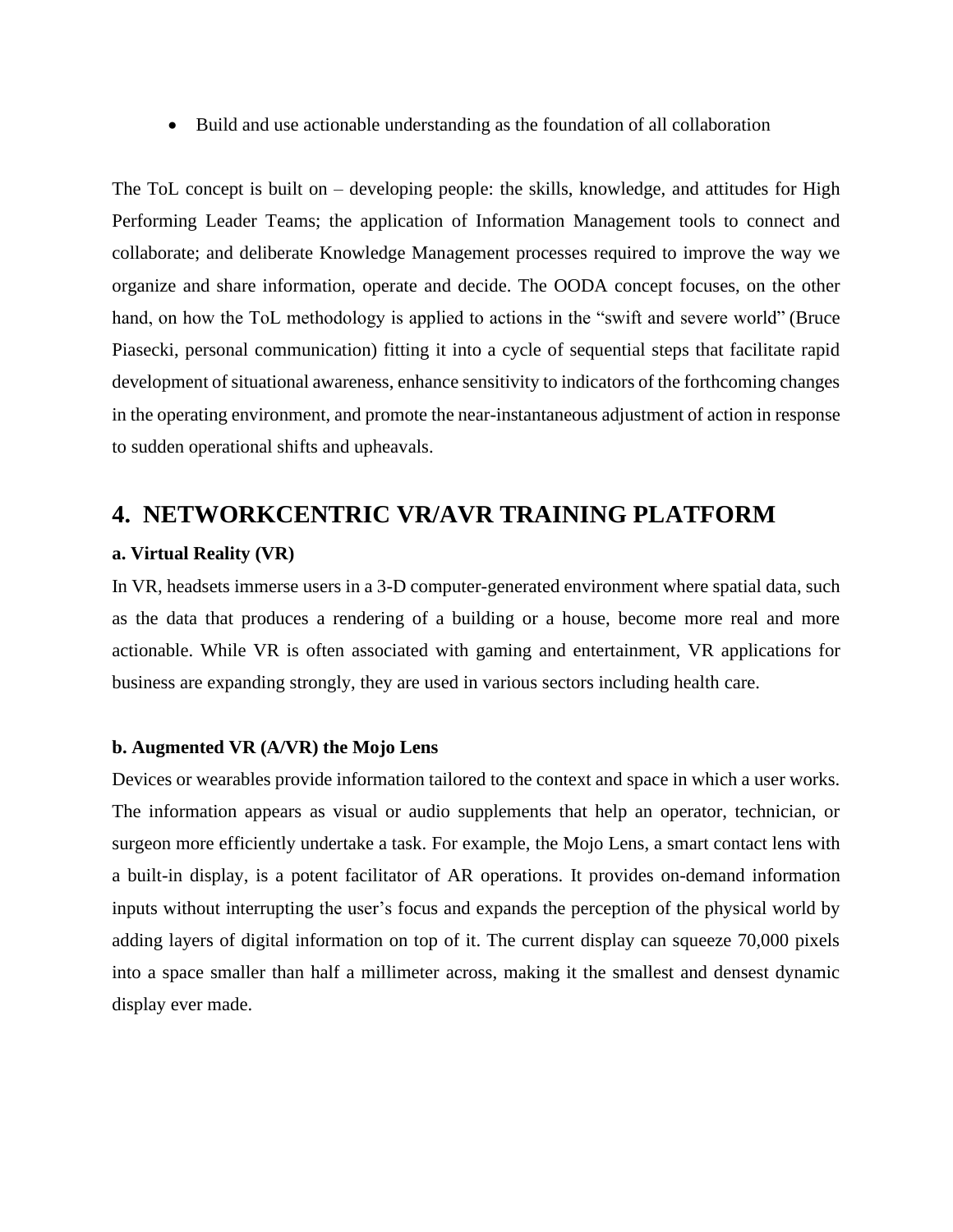**c. Mixed Reality (MR)** or Merged Reality is a superset of AR; mixed reality adds digital objects to physical ones, anchoring them to points in the real world. Users can then perceive physical and digital objects in the same space. It is often used for training purposes.

### **d. Extended reality (XR)**

The term "extended reality" is used to talk about all-immersive techniques, that is to say, VR, AR, and MR. It gathers all current and future technologies related to real and virtual environments and human-machine interactions.



**FIGURE 4: NETWORKCENTRIC TRAINING SIMULATION**. Scenario: global pandemic that starts in city A; infection foci begin to be detected worldwide. The task: identify the pathogen, control its spread, design appropriate population support measures, preserve the integrity of supply chains, maintain law and order, and assure the maximum level of international/global collaboration within the conceptual JIIM framework. The trainees are located in distributed VR hubs around the world and interact using  $(A)VR$ the Mojo Lens. The interactions can be both synchronous and asynchronous, and involve local interactions within individual hubs, among hubs, and with the globally distributed